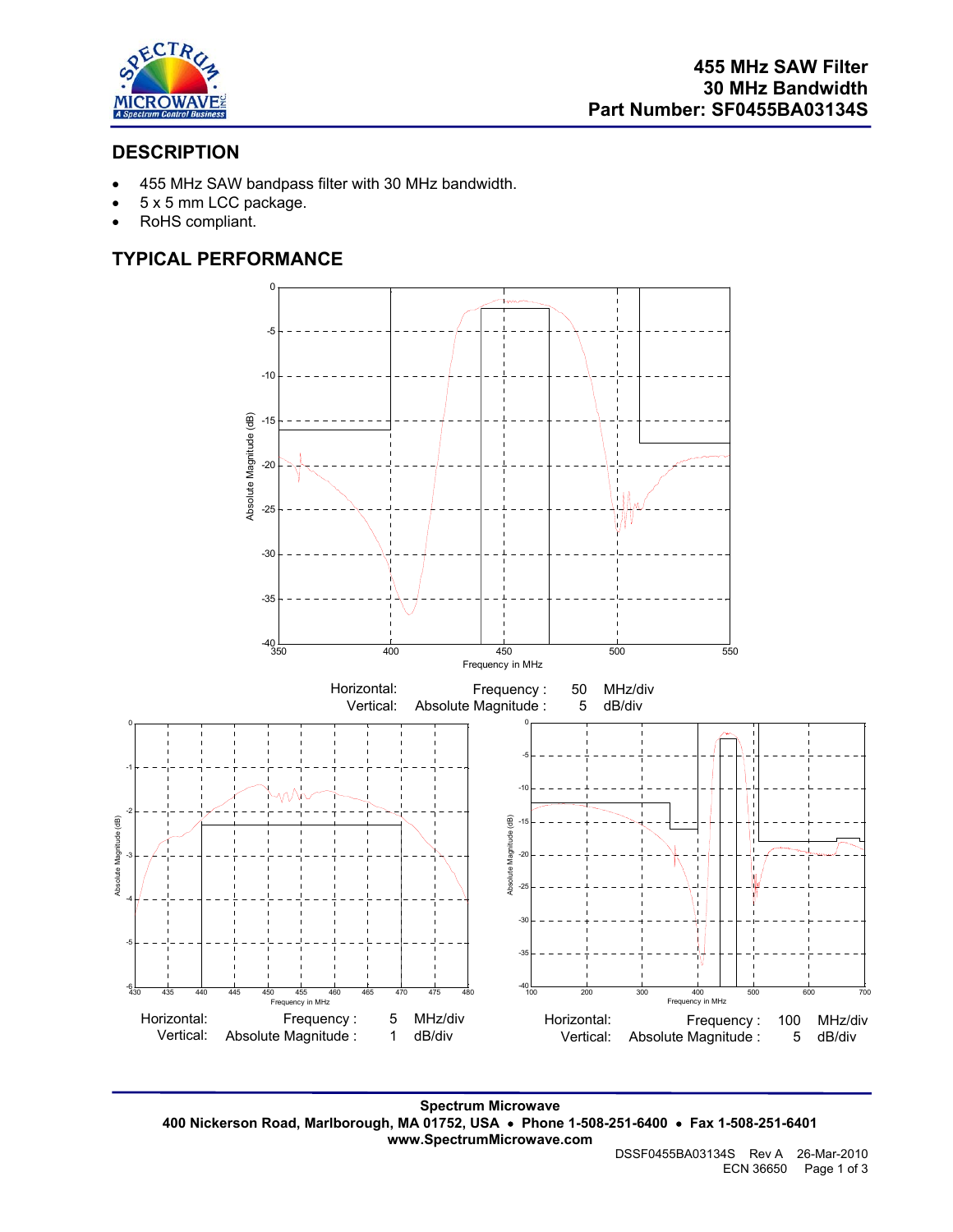

### **455 MHz SAW Filter 30 MHz Bandwidth Part Number: SF0455BA03134S**



# **SPECIFICATION**

| Parameter                                             | <b>Min</b> | <b>Typ</b> | <b>Max</b> | <b>Units</b>      |
|-------------------------------------------------------|------------|------------|------------|-------------------|
| Nominal Center Frequency F <sub>c</sub>               |            | 455        |            | <b>MHz</b>        |
| Passband                                              | 440        |            | 470        | <b>MHz</b>        |
| Maximum Insertion Loss over the Passband              |            | 2.2        | 2.3        | dB                |
| <b>Absolute Delay</b>                                 |            | 12         |            | ns                |
| Rejection (10 to 350 MHz)                             | 12         | 12.3       |            | dB                |
| Rejection (350 to 400 MHz) <sup>1</sup>               | 16         | 17         |            | dB                |
| Rejection (510 to 650 MHz)                            | 18         | 18.5       |            | dB                |
| Rejection (650 to 690 MHz) <sup>1</sup>               | 17.5       | 18.0       |            | dB                |
| Rejection (690 to 1000 MHz) <sup>1</sup>              | 18         | 18.5       |            | dB                |
| Group Delay Variation over the Passband               |            | 18         | 25         | ns                |
| Input Return Loss over the Passband                   | 7          | 8          |            | dB                |
| Output Return Loss over the Passband                  | 7          | 8          |            | dB                |
| Source/Load Impedance                                 | 50         |            |            | ohms              |
| Temperature Coefficient of Frequency, Tc <sup>2</sup> |            | -76        |            | ppm/°C            |
| Ambient Temperature (Tref)                            |            | 25         |            | $^{\circ}{\rm C}$ |

Notes: 1. Absolute levels

2. Typical shift of filter frequency response with temperature is Δf = (T-T<sub>ref)</sub>\*Tc\*Fc

# **MAXIMUM RATINGS**

| <b>Parameter</b>                   |     | vax |        |
|------------------------------------|-----|-----|--------|
| Storage Temperature Range          | -45 | 85  | $\sim$ |
| <b>Operating Temperature Range</b> | -30 | 60  | $\sim$ |
| Input Power Level                  |     |     | dBm    |

**Spectrum Microwave 400 Nickerson Road, Marlborough, MA 01752, USA** • **Phone 1-508-251-6400** • **Fax 1-508-251-6401 www.SpectrumMicrowave.com**